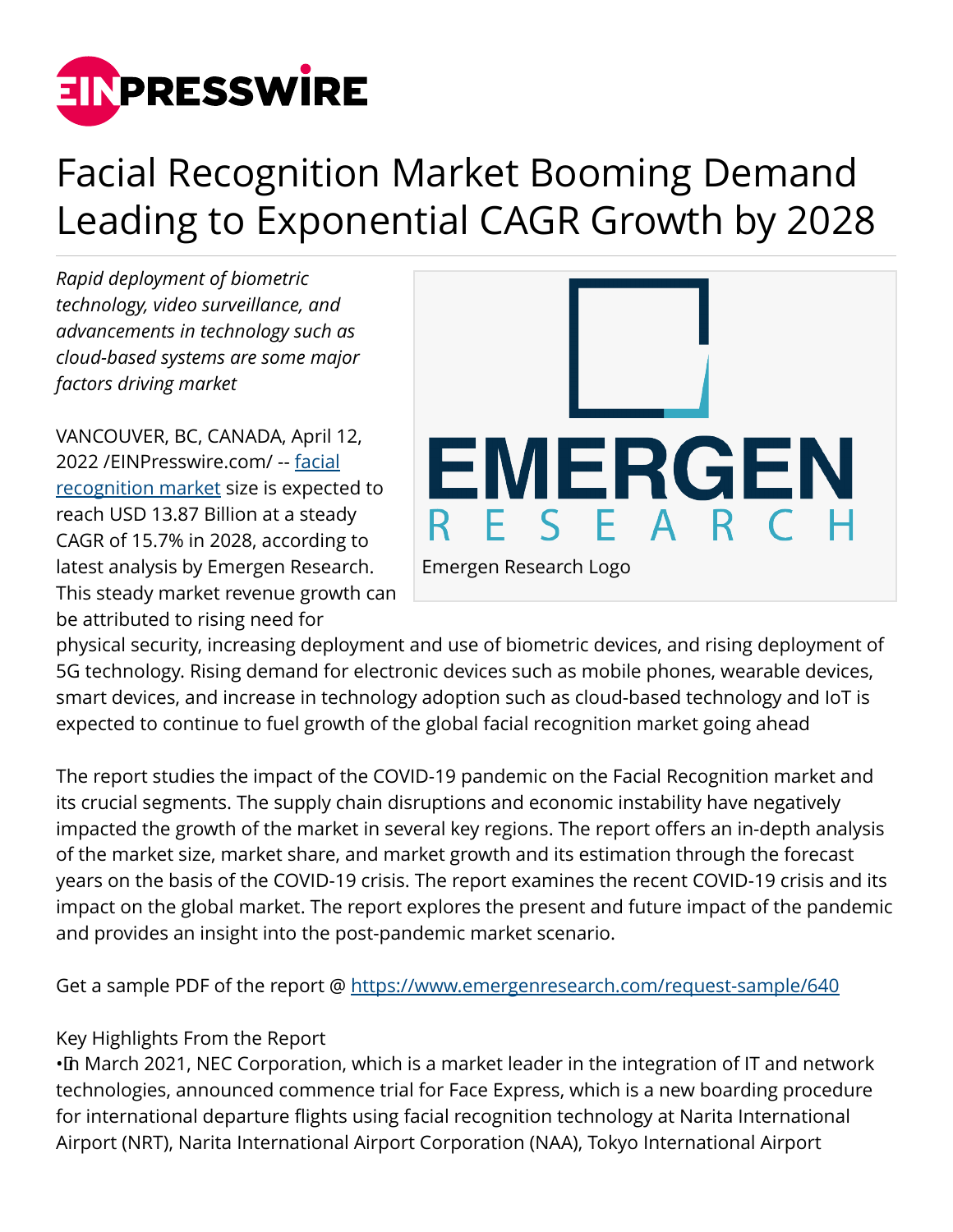(Haneda Airport, HND), and Tokyo International Air Terminal Corporation (TIAT). Utilization of facial recognition consist of advanced biometric authentication technologies, Bio-Idiom. • Software segment accounted for largest revenue share in the facial recognition market in 2020, which is projected to incline rapidly during the forecast period. Rising need of technology development such as cloud-based technology, Artificial Intelligence systems, and Internet of connectivity technology is boosting global facial recognition market growth.

• 3D facial recognition segment revenue growth rate is projected to incline rapidly during the forecast period. Rising demand for new and more innovative technologies to obtain more precise and accurate matches of biometrics to identify users are factors driving revenue growth of this segment.

The report offers a complete analysis of the global Facial Recognition market on a global and regional scale and offers a forecast for the market for 8 years.

The report provides extensive coverage of the market drivers, restraints, limitations, growth prospects, threats, opportunities, and current and emerging trends in the market. The report also offers an in-depth analysis of the market players along with their business overview, product portfolio, technological advancements, expansion plans, financial standing, and global position. It also sheds light on the collaborations in the competitive landscape, such as mergers and acquisitions, joint ventures, collaborations, product launches, brand promotions, corporate and government deals, licensing agreements, and others.

Key companies profiled in the Facial Recognition report include:

NEC Corporation, Cognitec Systems, Aware Inc., FaceFirst Inc., Safran SA, Panasonic Corporation, Gemalto NV, Key Lemon Ltd., Ayonix Corporation, and Face++.

Request a discount on the report @ <https://www.emergenresearch.com/request-discount/640>

The report further covers comprehensive SWOT analysis and Porter's Five Forces analysis to offer a complete understanding of the competitive landscape and scenario of each market player. The report also provides an in-depth analysis of the applications and product types offered in the market.

To get leading market solutions, visit the link below: <https://www.emergenresearch.com/industry-report/facial-recognition-market>

Emergen Research has segmented the global facial recognition market on the basis of component, technology, application, end use, and region: • Component Outlook (Revenue, USD Billion; 2018–2028) **o**Hardware o Software • Technology Outlook (Revenue, USD Billion; 2018–2028) o<sub>ZD</sub> Facial Recognition oBD Facial Recognition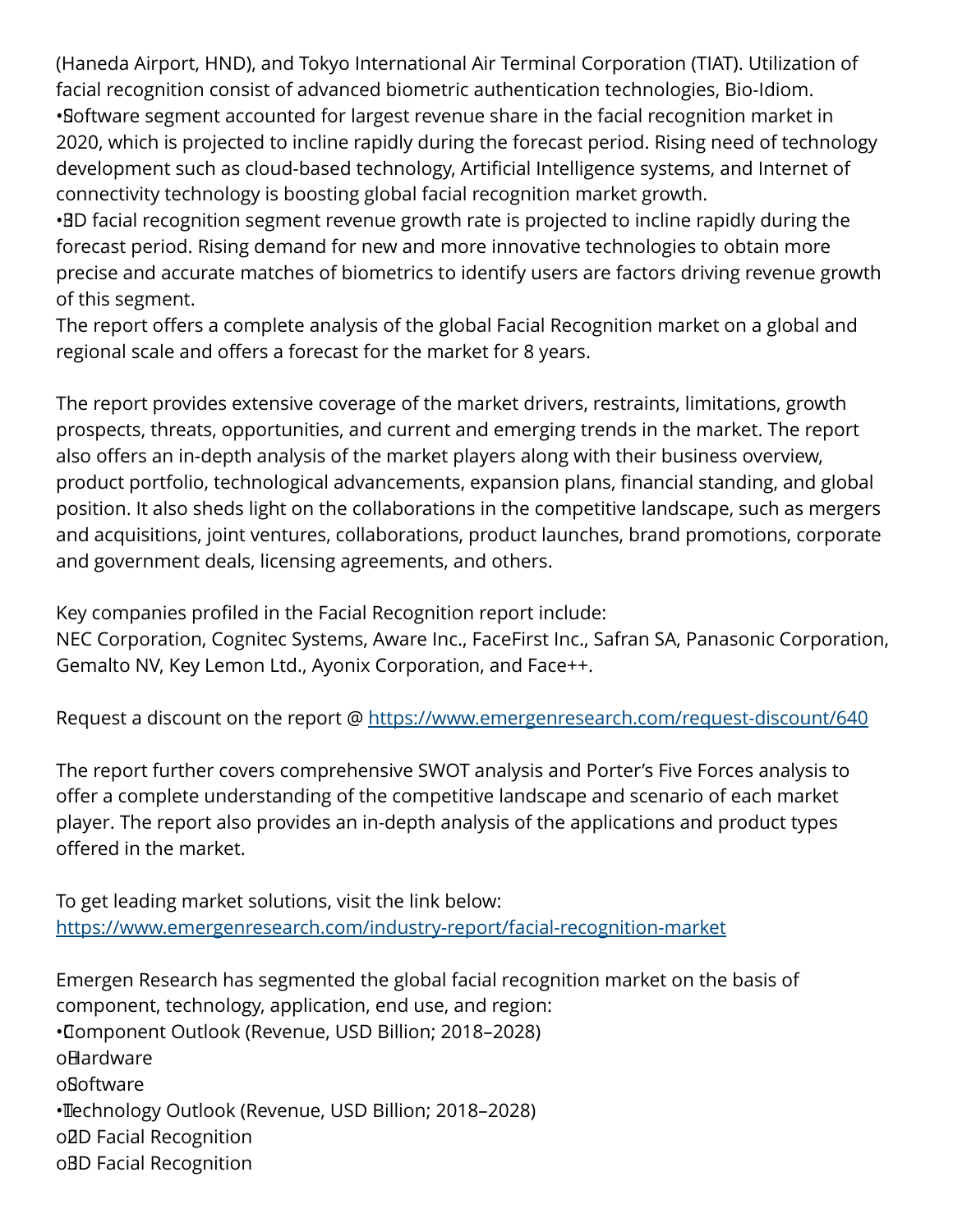o Bacial Analytics • Application Outlook (Revenue, USD Billion; 2018–2028) o Bhysical Security o<sub>ID</sub> Management o Criminal Investigation oBusiness Intelligence o Bhoto Indexing and Sorting • End use Outlook (Revenue, USD Billion; 2018–2028) **oBFSI** o $\Pi$  & Telecommunication o**Healthcare** o Governmen

Regional Analysis:

Regional analysis includes an in-depth study of the key geographical regions to gain a better understanding of the market and provide an accurate analysis. The regional analysis covers North America, Latin America, Europe, Asia Pacific, and Middle East & Africa. The regional analysis covers the analysis of key market segments, including revenue, CAGR, import/export, supply and demand ratio, production and consumption ratio, industrial chain analysis, and market dynamics in each region of the geographies.

To know more about the Facial Recognition report, visit @ <https://www.emergenresearch.com/industry-report/facial-recognition-market>

ToC of the report: Chapter 1: Market overview and scope Chapter 2: Market outlook Chapter 3: Impact analysis of COVID-19 pandemic Chapter 4: Competitive Landscape Chapter 5: Drivers, Constraints, Opportunities, Limitations Chapter 6: Key manufacturers of the industry Chapter 7: Regional analysis Chapter 8: Market segmentation based on type & applications Chapter 9: Current and Future Trends

Request a Customization on the report @ [https://www.emergenresearch.com/request-for](https://www.emergenresearch.com/request-for-customization/640)[customization/640](https://www.emergenresearch.com/request-for-customization/640)

Thank you for reading our report. Please get in touch with us for further queries about the report and our team will assist you according to your needs.

Explore more Emergen Research Reports @ [www.emergenresearch.com](http://www.emergenresearch.com) Retail Cloud Market

<https://www.einpresswire.com/press-releases/preview/3344719>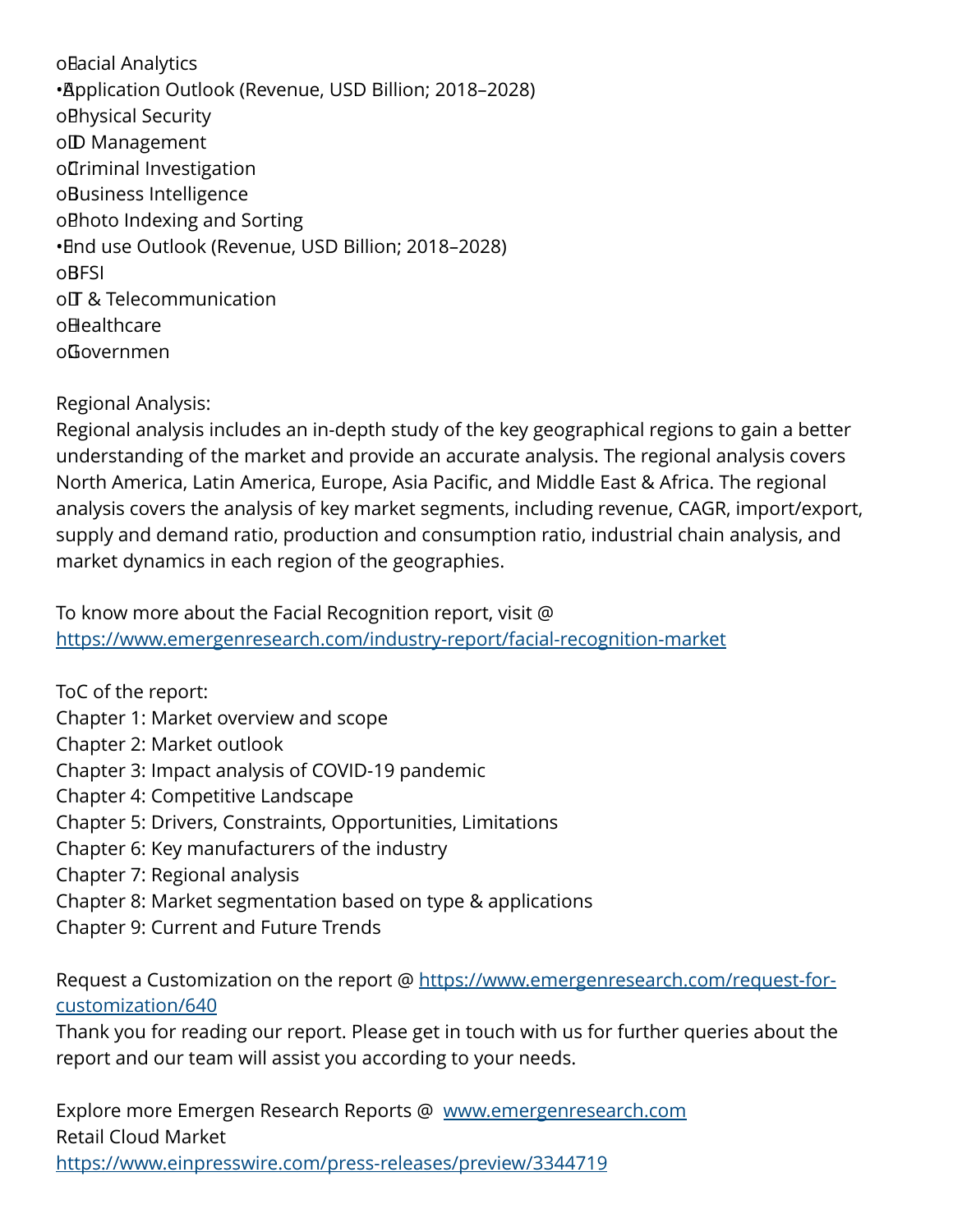## C5ISR Systems Market

<https://www.einpresswire.com/press-releases/preview/3344805> Drone Delivery Service Market <https://www.einpresswire.com/press-releases/preview/3344817> Embedded SIM Market <https://www.einpresswire.com/press-releases/preview/3344824> Solar LED Street Lighting Market <https://www.einpresswire.com/press-releases/preview/3344838> Smart Lighting Market <https://www.einpresswire.com/press-releases/preview/3344845> HVAC Filters Market <https://www.einpresswire.com/press-releases/preview/3344856>

## About Us:

Emergen Research is a market research and consulting company that provides syndicated research reports, customized research reports, and consulting services. Our solutions purely focus on your purpose to locate, target, and analyze consumer behavior shifts across demographics, across industries, and help clients make smarter business decisions. We offer market intelligence studies ensuring relevant and fact-based research across multiple industries, including Healthcare, Touch Points, Chemicals, Types, and Energy. We consistently update our research offerings to ensure our clients are aware of the latest trends existent in the market. Emergen Research has a strong base of experienced analysts from varied areas of expertise. Our industry experience and ability to develop a concrete solution to any research problems provides our clients with the ability to secure an edge over their respective competitors.

Contact Us: Eric Lee Corporate Sales Specialist Emergen Research | Web: [www.emergenresearch.com](http://www.emergenresearch.com) Direct Line: +1 (604) 757-9756 E-mail: sales@emergenresearch.com Visit for More Insights: <https://www.emergenresearch.com/insights> Explore Our Custom Intelligence services | Growth Consulting Services Facebook | LinkedIn | Twitter | Blogs

Read Full Press Release @ [https://www.emergenresearch.com/press-release/global-facial](https://www.emergenresearch.com/press-release/global-facial-recognition-market)[recognition-market](https://www.emergenresearch.com/press-release/global-facial-recognition-market)

Eric Lee Emergen Research +91 90210 91709 [email us here](http://www.einpresswire.com/contact_author/3354502) Visit us on social media: